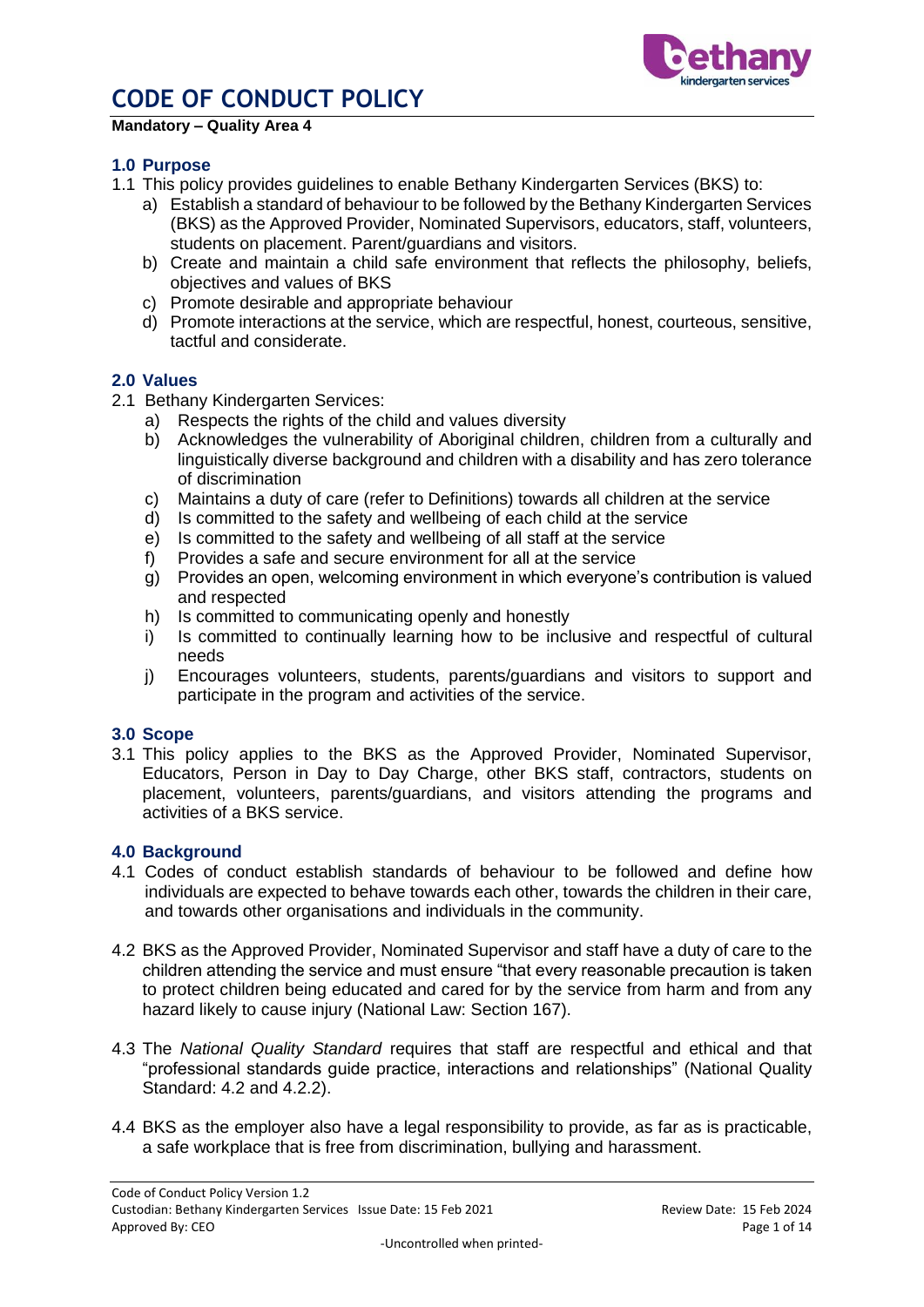

- 4.5 Child Safe Standard 3 requires services to develop and review codes of conduct that establish clear expectations for appropriate behaviour with children including:
	- a) How to respond to risks adults may pose to children or that children may pose to each other.
	- b) How to ensure the cultural safety of Aboriginal children and culturally and linguistically diverse children.
	- c) How to be inclusive of all children, including children with a disability.
- 4.6 A Code of Conduct should be informed by the organisations beliefs and values, and based on principles of mutual respect, equity and fairness. Consideration should be given to the Victorian Teaching Profession *Code of Conduct and the Code of Ethics* and to the Early Childhood Australia's *Code of Ethics* in developing the code of conduct.
- 4.7 BKS as the Approved Provider must ensure that the Nominated Supervisor, Person in Day to Day Charge, educators, staff, contractors, volunteers students on placement, parents/guardians, children and others attending the programs and activities of a BKS service adhere to the expectations outlined in the Code of Conduct when communicating to and interacting with:
	- a) children at the service and their parents and family members
	- b) each other
	- c) others in the community.

### **5.0 Definitions**

- 5.1 The terms defined in this section relate specifically to this policy. For commonly used terms e.g. Approved Provider, Nominated Supervisor, Regulatory Authority etc. refer to the General Definitions section of this manual.
- 5.2 **Bullying:** Repeated verbal, physical, social or psychological behaviour that is harmful and involves the misuse of power by an individual or group towards one or more persons. Bullying occurs when one or more people deliberately and repeatedly upset or hurt another person, damage their property, reputation or social acceptance.
- 5.3 **Duty of care:** a common law concept that refers to the responsibilities of organisations or individuals to provide people with an adequate level of protection against harm and all reasonable foreseeable risk of injury.
- 5.4 **Ethical conduct:** behaviour which reflects values or a code of conduct.
- 5.5 **Harassment:** when someone is demeaning, derogatory or intimidating towards another person. Harassment includes:
	- a) racial taunts
	- b) taunts about sexual orientation or gender identity
	- c) sexual harassment: unwelcome physical, verbal or written behaviour of a sexual nature
	- d) repeated insulting remarks.
- 5.6 **Investigator:** A person/staff member assigned or organization engaged with the responsibility of investigating suspected breaches of the Code of Conduct by the Approved Provider.
- 5.7 **Notifiable complaint:** a complaint that alleges a breach of the Education and Care Services National Act or Regulation, or alleges that the health, safety or wellbeing of a child at the service may have been compromised. Any complaint of this nature must be reported to a Kindergarten Services Manager by the Nominated Supervisor at the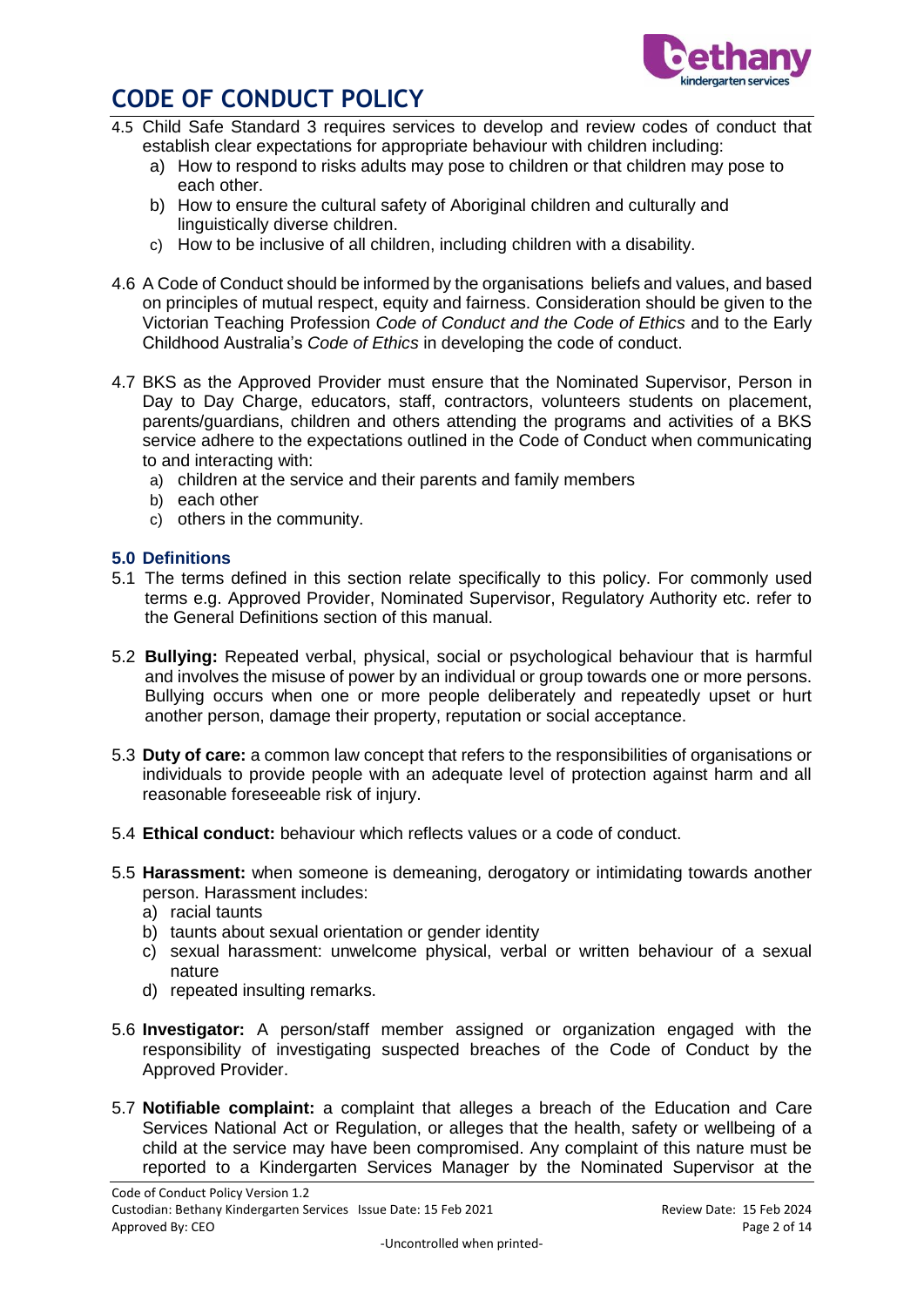

kindergarten where the incident occurred. BKS as the Approved Provider is to report the incident to DET within 24 hours of the complaint being made.<sup>12</sup>

- 5.7.1 Written reports to DET must include:
	- a) details of the event or incident
	- b) the name of the person who initially made the complaint
	- c) if appropriate, the name of the child concerned and the condition of the child, including a medical or incident report (where relevant)
	- d) contact details of a nominated member of the Grievances Subcommittee/investigator
	- e) any other relevant information 5.7.2 Written notification of complaints must be submitted via the National Quality Agenda IT system (NQAITS): [http://www.acecqa.gov.au/national-quality](http://www.acecqa.gov.au/national-quality-agenda-it-system)[agenda-it-system](http://www.acecqa.gov.au/national-quality-agenda-it-system). If the Approved Provider is unsure whether the matter is a notifiable complaint, it is good practice to contact DET for confirmation.
- 5.8 **Respect:** Demonstrating regard for the rights of individuals, for different values and points of views.

### 5.9 **Serious incident:**

- 5.9.1 A serious incident is defined as (regulation 12):
	- a) The death of a child:
		- i. while being cared for by an education and care service; or
		- ii. following an incident while being educated and cared for by an education and care service
	- b) Any incident involving serious injury or trauma to, or illness of, a child while being educated and cared for by an education and care service
		- i. which a reasonable person would consider required urgent medical attention from a registered medical practitioner (examples include broken limbs or anaphylaxis reaction) attention of a registered medical practitioner; or
		- ii. for which the child attended, or ought reasonably to have attended a hospital.
	- c) Any incident where the attendance by emergency services at the education and care service premises was sought, or ought reasonably to have been sought
	- d) Any circumstances where a child being educated and cared for by an education and care service appears to be missing or cannot be accounted for;
		- i. appears to have been taken or removed from the education and care services premises in a manner that contravenes National Regulations;
		- ii. is mistakenly locked in or locked out of the education and care service premises or any part of the premises.
- 5.9.2 The Regulatory Authority must be notified of a serious incident (section 174(2)(a)) in writing in the case of:
	- a) The death of a child, as soon as practicable but within 24 hours of the death, or the time that the person becomes aware of the death
	- b) Any other serious incident, within 24 hours of the incident or the time that the person becomes aware of the incident
- 5.9.3 Written notification of serious incidents must be submitted via the ACECQA portal using the appropriate forms at [https://www.acecqa.gov.au/resources/applications.](https://www.acecqa.gov.au/resources/applications)
- 5.10 **Support:** work in a co-operative and positive manner.

**.** 

<sup>1</sup> *Education and Care Services National Law Act 2010*: Section 174(2)(b).

<sup>2</sup> *Education and Care Services National Regulations 2011*: Regulation 176(2)(b)).

Code of Conduct Policy Version 1.2 Custodian: Bethany Kindergarten Services Issue Date: 15 Feb 2021 Review Date: 15 Feb 2024 Approved By: CEO Page 3 of 14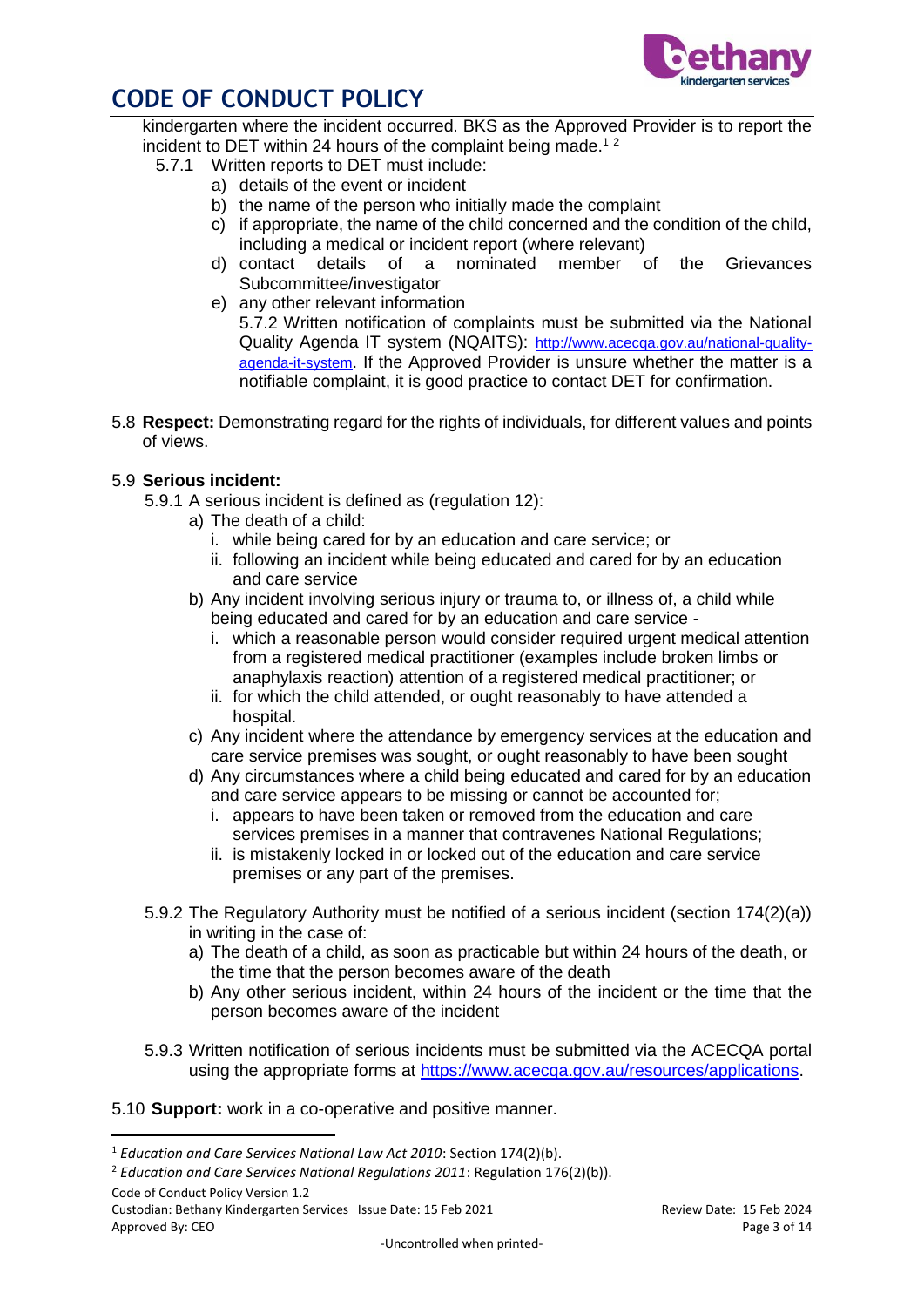

### **6.0 Procedure**

### **6.1 BKS as the Approved Provider is responsible for:**

- a) Providing a safe environment for staff, contractors, volunteers, students on placement, parents/guardians, children and others attending the programs and activities of a Bethany Kindergarten Service
- b) Providing guidance through leadership and by being a positive role model
- c) Developing and updating/ reviewing codes of conduct for BKS in collaboration with the Nominated Supervisor, staff, parents/guardians, children and others involved with the service (refer to Attachments 1 and 3)
- d) Ensuring that staff, volunteers, students and parents/guardians are provided with a copy of this policy on employment, engagement or enrolment at the service and that the current codes of conduct are publicly displayed and promoted to everyone including contractors and visitors
- e) Ensuring that staff complete and sign the *Code of Conduct Acknowledgement* (refer to Attachment 2) and that these are filed with individual staff records upon engagement in the service
- f) Ensuring that the codes of conduct are regularly discussed at staff meetings to reinforce expectations
- g) Developing a culture of accountability within the service for complying with the code(s) of conduct and being prepared to respond when behavioural expectations are not adhered to
- h) Ensuring that all children being educated and cared for at BKS are protected from harm and any hazard likely to cause injury (National Law: Section 167) and that the children know who to speak to about any concerns and that their concerns are followed-up
- i) Working with the Nominated Supervisor, staff, students, volunteers, parents/guardians and others at the service to provide an environment that encourages positive interactions, supports constructive feedback and holds one another to the codes of conduct
- j) Ensuring that parents/guardians of a child attending the service can enter the service premises at any time that the child is being educated and cared for, except where this may pose a risk to the safety of children or staff, or conflict with any duty of care of the Approved Provider, Nominated Supervisor or educators under the Law (Regulation 157), or instruction from the Department of Education and Training
- k) Ensuring that contractors, volunteers, parent/guardians, students or visitors at the service are not placed in a situation where they are left alone with a child
- l) Respecting individual abilities, needs, cultural practices and beliefs in all interactions, both verbal and non-verbal
- m)Notifying DET in writing within 24 hours of a serious incident (refer to *Definitions*) or of a notifiable complaint (refer to *Definitions*) at the service (National Law: Sections 174(2)(b) and 174(4), National Regulations: Regulations 175(2)(c) and 176(2)(b)) via the NQAITS
- n) Referring notifiable complaints (refer to *Definitions*), grievances or complaints that are unable to be resolved appropriately and in a timely manner to the Grievances Subcommittee/investigator (refer to *Complaints and Grievances Policy*)
- o) Activating the *Complaints and Grievances Policy* on notification of a breach of the *Code of Conduct Policy*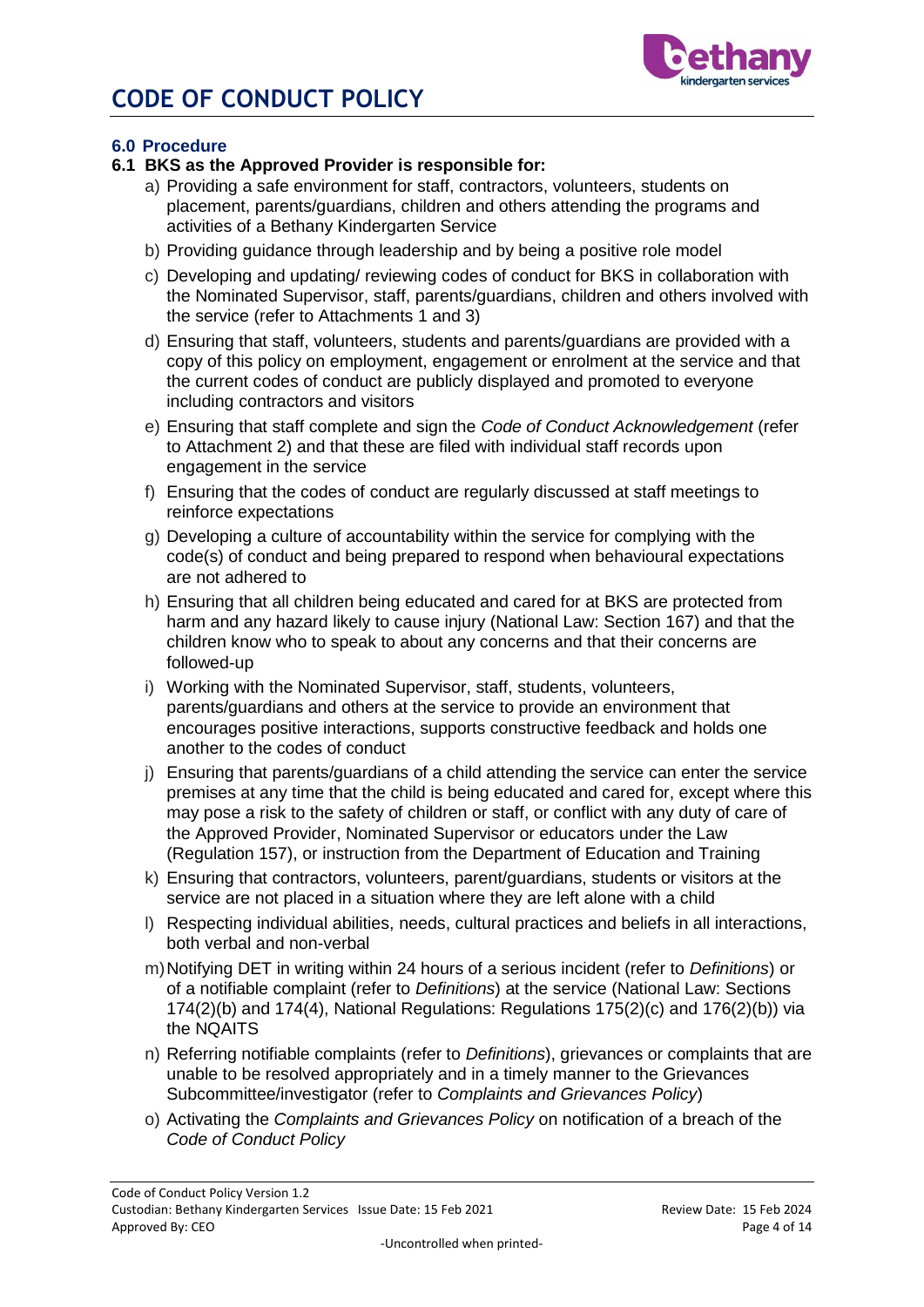

- p) Taking appropriate disciplinary or legal action, or reviewing the terms of employment in the event of misconduct or a serious breach of the *Code of Conduct Policy*
- q) Contacting Police in an emergency situation where it is believed that there is an immediate risk, such as when violence has been threatened or perpetrated or where sexual abuse or grooming is suspected as outlined in the *Child Safe Environment (formerly Child Protection) Policy.*

### **6.2 The Nominated Supervisor and Persons in Day to Day Charge is responsible for:**

- a) Ensuring that the children educated and cared for at BKS are protected from harm and from any hazard likely to cause injury (National Law: Section 167)
- b) Providing guidance through their leadership and by being a positive role model
- c) Assisting the Approved Provider to develop codes of conduct for staff and parents/guardians, students, contractors, volunteers and visitors (refer to Attachments 1 and 3)
- d) Completing and signing the Code of Conduct Acknowledgement for staff (refer to Attachment 2)
- e) Adhering to the Code of Conduct for staff at all times
- f) Informing the Approved Provider in the event of a serious incident (refer to Definitions), of a notifiable complaint (refer to Definitions) or of a breach of the Code of Conduct **Policy**
- g) Contacting Police in an emergency situation where it is believed that there is an immediate risk, such as when violence has been threatened or perpetrated, or where sexual abuse or grooming is suspected as outlined in the Child Safe (formerly Child Protection) Policy
- h) Working with the Approved Provider, staff, students, volunteers, parents/guardians and others at the service to provide an environment that encourages positive interactions, supports constructive feedback and holds one another to the codes of conduct
- i) Ensuring that parents/guardians, students and volunteers sign the code of conduct (refer to Attachment 4)
- j) Ensuring that parents/guardians of a child attending the service can enter the service premises at any time that the child is being educated and cared for, except where this may pose a risk to the safety of children or staff, or conflict with any duty of care of the Approved Provider, Nominated Supervisor or educators under the Law (Regulation 157)
- k) Developing practices and procedures to ensure that parent/guardians, students, contractors, volunteers or visitors at the service, are not placed in a situation where they are left alone with a child
- l) Respecting individual abilities, needs, cultural practices and beliefs in all interactions, both verbal and non-verbal
- m)Understanding and accepting that serious breaches of this code will be deemed misconduct and may lead to disciplinary or legal action, or a review of their employment.

### **6.3 All staff are responsible for:**

- a) Assisting the Approved Provider to develop a code of conduct for staff (refer to Attachment 1)
- b) Completing and signing the *Code of Conduct Acknowledgement* (refer to Attachment 2)
- c) Adhering to the code of conduct for staff (refer to Attachment 1) at all times
- d) Providing guidance to students, volunteers, parents/guardians, students and visitors through positive role modelling and, when appropriate, clear and respectful directions
- e) Working with the Approved Provider, Nominated Supervisor, their colleagues, students, volunteers, parents/guardians and others at the service to provide an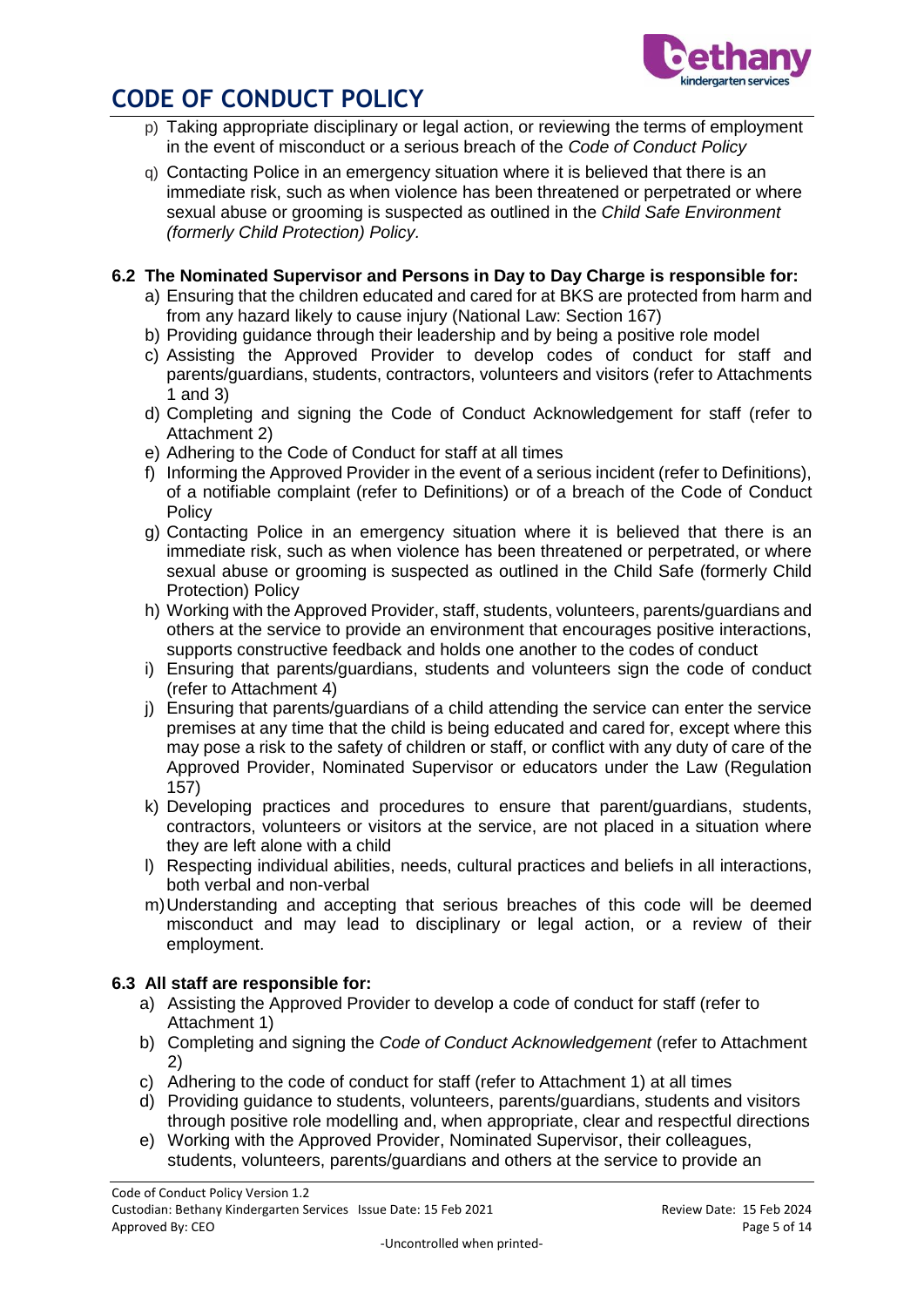

environment that encourages positive interactions, supports constructive feedback and holds one another to the codes of conduct

- f) Ensuring that parents/guardians, students, contractors, volunteers and visitors at the service are not placed in a situation where they are left alone with a child
- g) Informing the Approved Provider in the event of a serious incident (refer to *Definitions*), of a notifiable complaint (refer to *Definitions*) or of a breach of the *Code of Conduct Policy*
- h) Contacting Police in an emergency situation where it is believed that there is an immediate risk, such as when violence has been threatened or perpetrated or where sexual abuse or grooming is suspected as outlined in the *Child Safe (formerly Child Protection) Policy*.
- i) Respecting individual abilities, needs, cultural practices and beliefs in all interactions, both verbal and non-verbal
- j) Understanding and accepting that serious breaches of this code will be deemed misconduct and may lead to disciplinary or legal action, or a review of their employment.

### 6.4 **Parents/guardians are responsible for:**

- a) Reading the *Code of Conduct Policy*
- b) Completing and signing the Code of Conduct for parents/guardians (refer to Attachments 3 and 4)
- c) Abiding by the Code of Conduct for parents/guardians
- d) Complying with all policies of the service.
- 6.5 **Students, contractors, volunteers and visitors** while at the service, are responsible for following this policy and its procedures.

### **7.0 Breach of Policy**

- 7.1 Any breach of this policy may result in disciplinary action up to and including termination of employment.
- 7.2 Independent contractors and other non–employees who are found to have breached this policy may result in the termination of their engagement with BKS.

### **8.0 Evaluation**

- 8.1 In order to assess whether the values and purposes of the policy have been achieved, BKS as the Approved Provider will:
	- a) Seek feedback from everyone affected by the policy regarding its effectiveness
	- b) Monitor the implementation, compliance, complaints and incidents in relation to this policy
	- c) Keep the policy up to date with current legislation, research and best practice
	- d) Revise the policy and procedures as part of the service's policy review cycle, or as required
	- e) Notify relevant parties at least 14 days before making any changes to this policy or its procedures.

### **9.0 Attachments**

- 9.1 Attachment 1: Code of Conduct for Approved Provider, Nominated Supervisor and all staff
- 9.2 Attachment 2: Code of Conduct Acknowledgement for staff
- 9.3 Attachment 3: Code of Conduct for parents/guardians, students, contractors and volunteers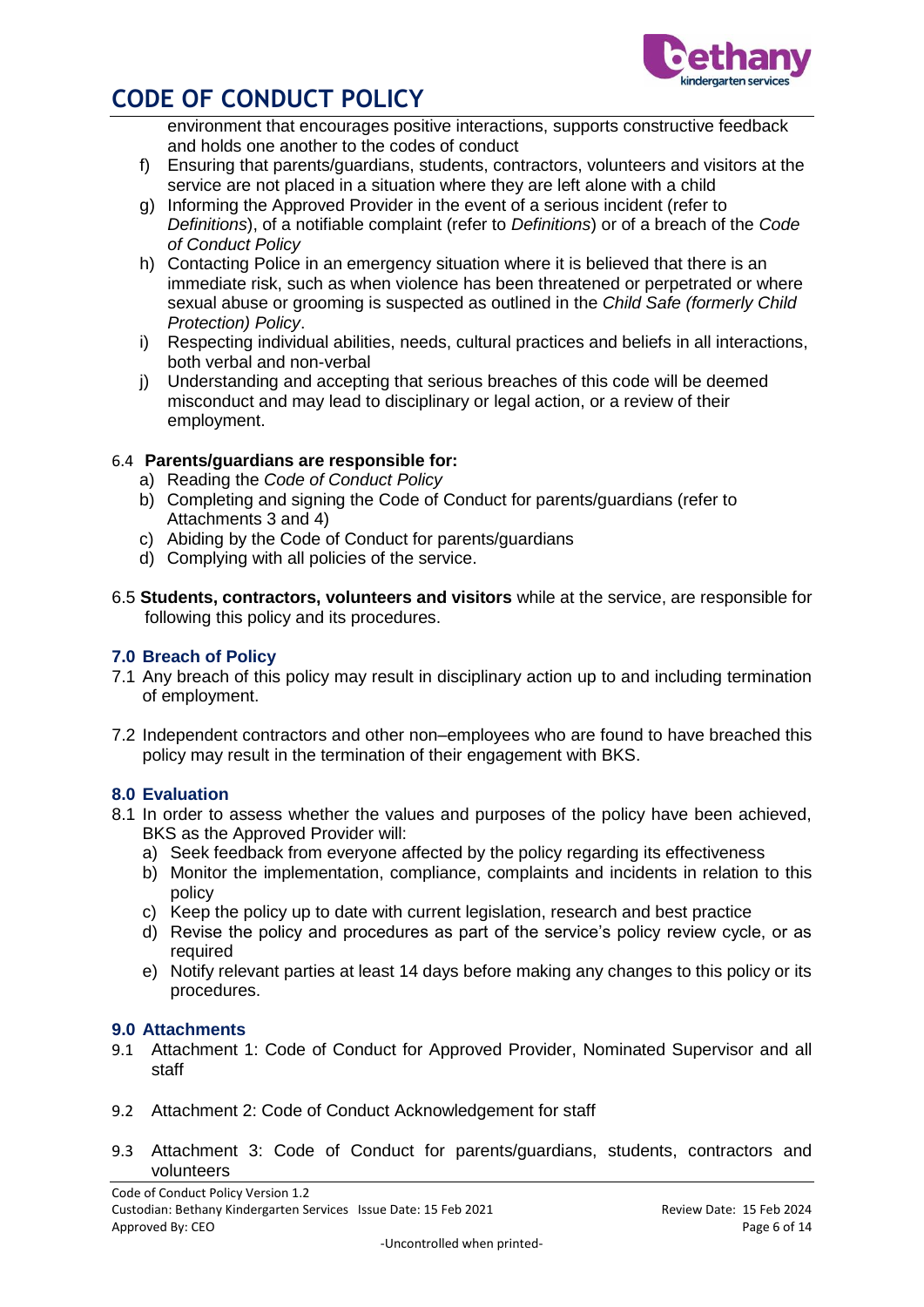



9.4 Attachment 4: Code of Conduct Acknowledgement for parents/guardians, students, contractors and volunteers

#### **10.0 Related Bethany policies and procedures**

- 10.1 Bethany Group:
	- a) Bullying and Harassment Policy
	- b) Child Safety and Wellbeing Policy
	- c) Duty of Care Policy
	- d) Reportable Conduct Scheme Procedure
	- e) Responding to Disclosures, Allegations & Suspicions of Abuse Procedure
- 10.2 Bethany Kindergarten Services Ltd.:
	- a) Child Safe Environment Policy
	- b) Complaints and Grievances Policy
	- c) Delivery and Collection of Children Policy
	- d) Interactions with Children Policy
	- e) Occupational Health and Safety Policy
	- f) Privacy and Confidentiality Policy
	- g) Relaxation and Sleep Policy
	- h) Staffing Policy

### **11.0 Relevant legislation and standards**

- 11.1 Relevant legislation and standards include but are not limited to:
	- a) Charter of Human Rights and Responsibilities Act 2006 (Vic)
	- b) Children, Youth and Families Act 2005 (Vic)
	- c) Child Wellbeing and Safety Act 2005 (Vic)
	- d) Disability Discrimination Act 1992 (Cth)
	- e) Education and Care Services National Law Act 2010: Sections 166,167,174
	- f) Education and Care Services National Regulations 2011: Regulations 155,156,157,175
	- g) Equal Opportunity Act 2010 (Vic)
	- h) Fair Work Act 2009 (Cth)
	- i) Fair Work Regulations 2009 (Cth)
	- j) National Quality Standard, Quality Area 4: Staffing Arrangements
	- k) National Principles for Child Safe Organisations
	- l) Occupational Health and Safety Act 2004 (Vic)
	- m) Occupational Health and Safety Regulations 2007 (Vic)
	- n) Racial Discrimination Act 1975 (Cth)
	- o) Racial and Religious Tolerance Act 2001 (Vic)
	- p) Sex Discrimination Act 1984 (Cth)
	- q) Victorian Child Safe Standards
	- r) Victorian Institute of Teaching The Victorian Teaching Profession Code of Conduct
	- s) Victorian Institute of Teaching The Victorian Teaching Profession Code of Ethics
- 11.2 The most current amendments to listed legislation can be found at:
	- a) Victorian Legislation Victorian Law Today: http://www.legislation.vic.gov.au
	- b) Commonwealth Legislation Federal Register of Legislation: https://www.legislation.gov.au/

#### **12.0 Sources**

a) Early Childhood Australia, Code of Ethics: <http://www.earlychildhoodaustralia.org.au/our-publications/eca-code-ethics/>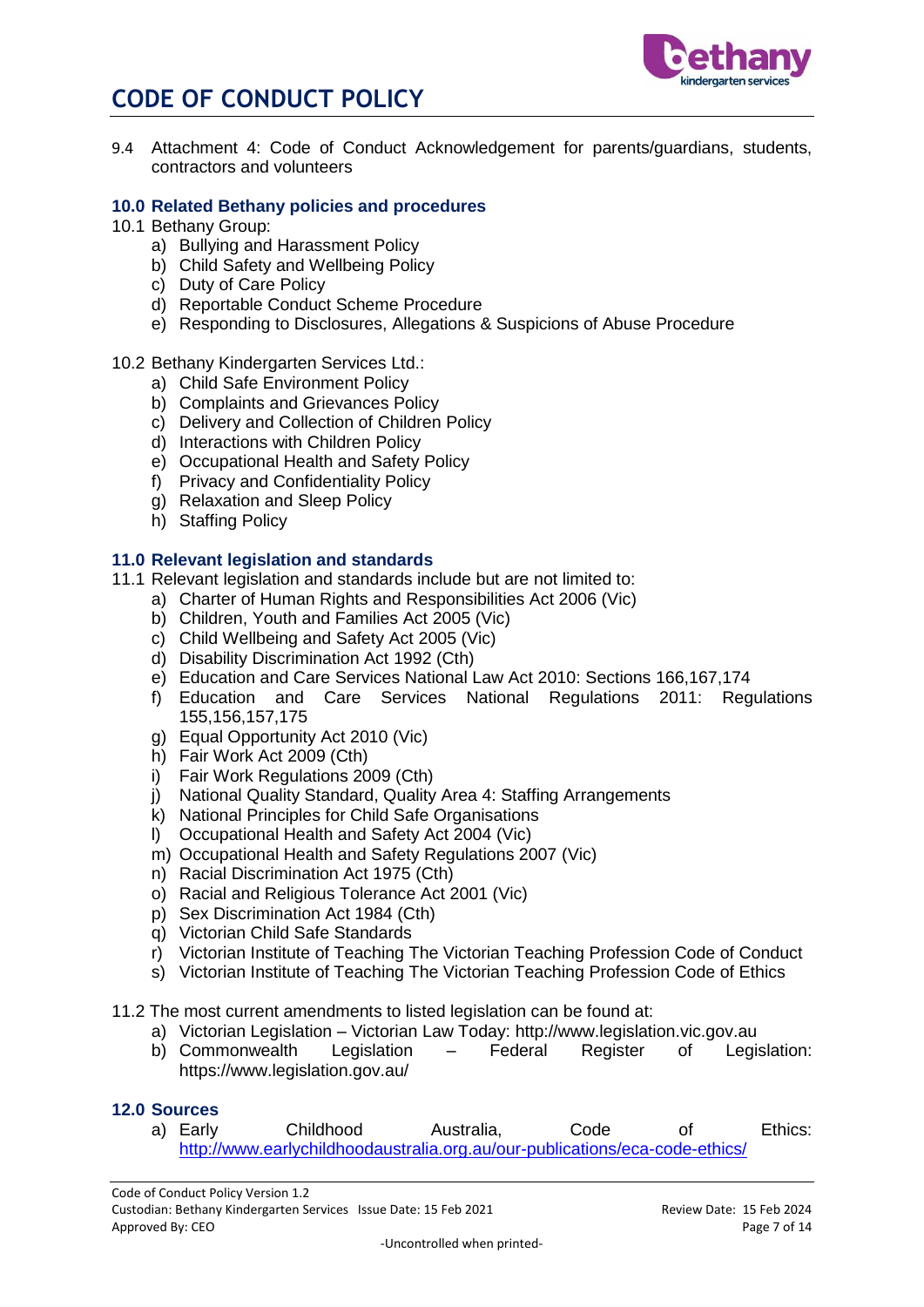

- b) United Nations, The Universal Declaration of Human Rights: <http://www.un.org/en/universal-declaration-human-rights/>
- c) United Nations, Convention on The Rights of the Child:<http://www.unicef.org/crc/>
- d) Victoria Legal Aid: [www.legalaid.vic.gov.au](http://www.legalaid.vic.gov.au/)
- e) Victorian Institute of Teaching The Victorian Teaching Profession Code of Conduct and Code of Ethics: [http://www.vit.vic.edu.au](http://www.vit.vic.edu.au/)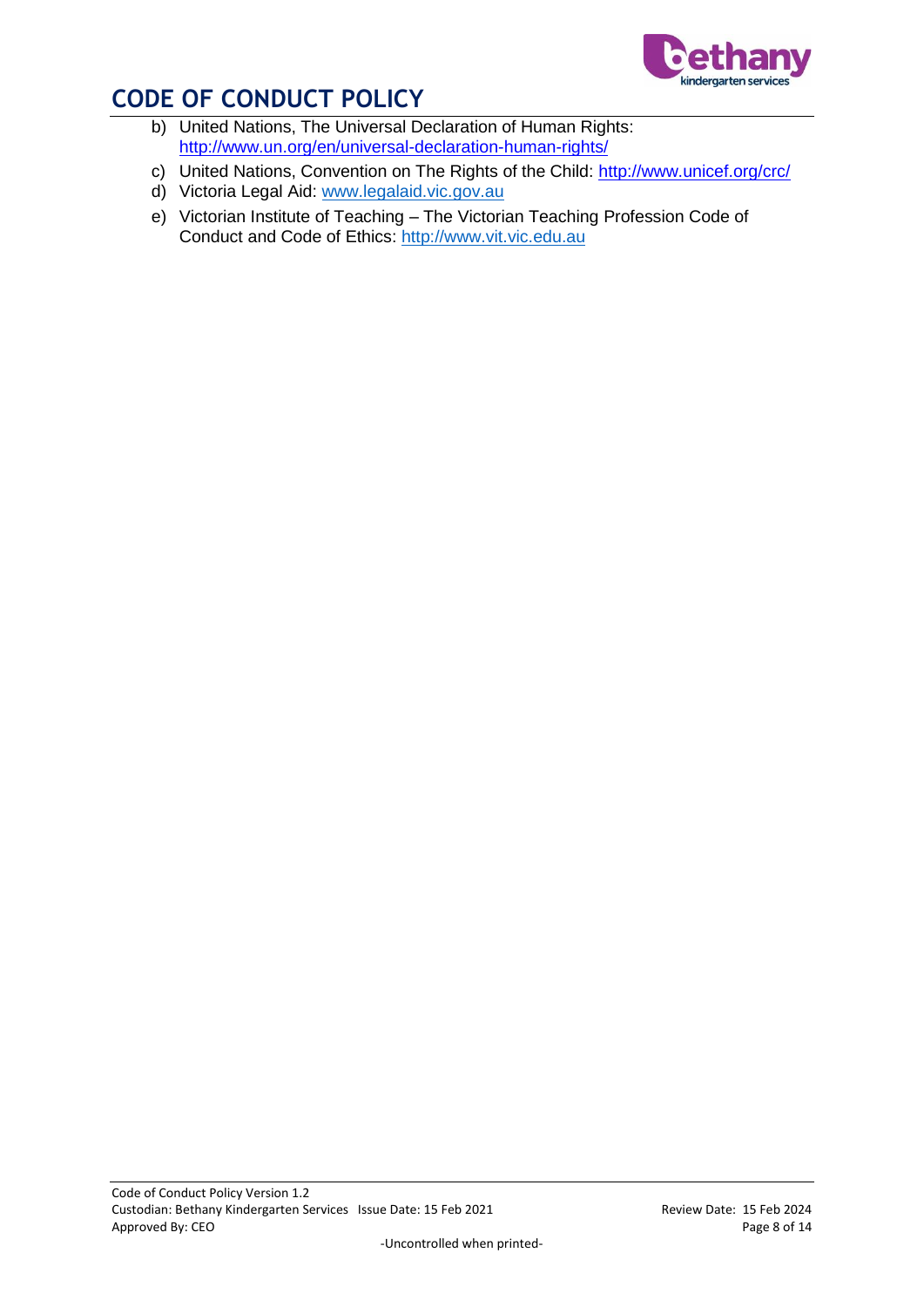

### **ATTACHMENT 1**

### **Code of conduct for the Approved Provider, Persons with Management and Control, Nominated Supervisor and all staff<sup>3</sup>**

BKS as the Approved Provider, Nominated Supervisor and all staff at BKS are responsible for promoting the safety and wellbeing of children and their families by:

- Welcoming all children and their families and being inclusive
- Treating everyone with respect, including listening to and valuing their ideas and opinions
- Contributing to a culture of child safety
- Adhering to the *Child Safe (formerly Child Protection Policy)* and all other policies
- Taking all reasonable steps to protect children from abuse
- Respecting the privacy of children and their families, and only disclosing information to people who have a need to know as required under the *Privacy and Confidentiality Policy*
- Reporting and acting on any breaches of this Code of Conduct, complaints or concerns.

### **Professional responsibilities**

BKS as the Approved Provider, Nominated Supervisor and all staff demonstrate our commitment to our professional responsibilities by:

- Undertaking duties in a competent, timely and responsible way
- Ensuring our knowledge and expertise is up to date and relevant to our roles
- Being aware of the role of other professionals and agencies and working collaboratively and within the limits of our professional expertise
- Understanding and complying with legal obligations in relation to:
	- o discrimination, harassment and vilification
	- o negligence
	- o grooming
	- o disclosure of child sexual abuse
	- o protection of a child from child sexual abuse
	- o mandatory reporting
	- o privacy and confidentiality
	- $\circ$  occupational health and safety, including emergency evaluation procedures
	- $\circ$  raising any complaints or grievances in accordance with the Complaints and Grievances Policy
	- o maintaining teacher registration and Working with Children checks as applicable.
- Raising any complaints or grievances in accordance with the Complaints and Grievances Policy.

### **Relationships with children**

1

The Approved Provider, Persons with Management and Control, Nominated Supervisor and all staff at BKS demonstrate our commitment to high-quality education and care for children by:

- Encouraging children to express themselves and their opinions
- Allowing children to undertake experiences that develop self-reliance and selfesteem
- Maintaining a safe environment for children

<sup>3</sup> This attachment was informed by the Victorian Institute of Teaching's *The Victorian Teaching Profession Code of Conduct* and *A Guide for Creating A Child Safe Organisation*, available from the Commission for Children and Young People (refer to *Sources)*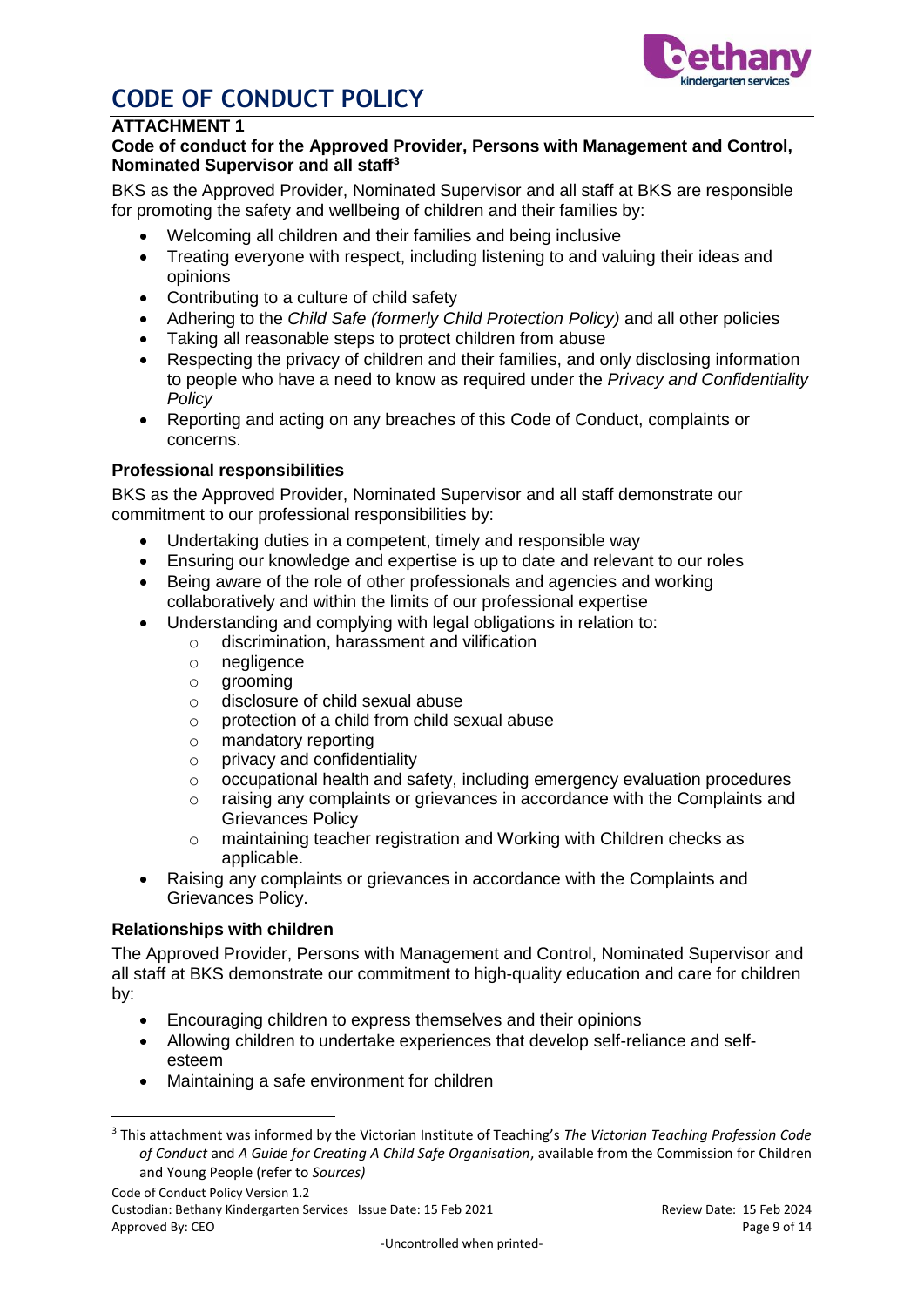

- Being a positive role model at all times
- Speaking to children in an encouraging and positive manner
- Giving each child positive guidance and encouraging appropriate behaviour
- Providing opportunities for children to interact and develop respectful and positive relationships with each other, and with other staff members and volunteers at the service
- Regarding all children equally, and with respect and dignity
- Having regard to their cultural values and supporting them to express their culture
- Respecting individual difference including age, physical and intellectual development, and catering for the abilities of each child at the service
- Working with children in an open and transparent way by informing other staff about the work being done with children
- Encouraging and assisting children to undertake activities of a personal nature for themselves e.g. toileting and changing clothes
- Informing children if physical contact is required for any purpose, asking them if they are comfortable with this interaction and complying with the Interactions with Children policy.

### **Relationships with parents/guardians and families**

In our relationships with parents/guardians and families, the Approved Provider, Nominated Supervisor and all staff demonstrate our commitment to collaboration by:

- Working collaboratively with parents/guardians and families
- Considering the perspective of parents/guardians and families when making decisions that impact on the education and care of their child
- Communicating with parents/guardians and families in a timely and sensitive manner
- Responding to concerns expressed by parents/guardians and families in a timely and appropriate manner.

### **Relationships with employer and between colleagues**

In relationships with the Approved Provider, Persons with Management and Control, Nominated Supervisor and between colleagues, staff demonstrate collegiality by:

- Encouraging others to act in accordance with this Code of Conduct and taking action when they observe behaviours which are outside of the Code of Conduct
- Developing relationships based on mutual respect, equity and fairness
- Working in partnership in a courteous, respectful and encouraging manner
- Valuing the input of others
- Sharing expertise and knowledge in appropriate forums, and in a considered manner
- Respecting the rights of others as individuals
- Giving encouraging and constructive feedback, and respecting the value of different professional approaches
- Being prepared to have difficult conversations and use constructive processes to address differences of opinion.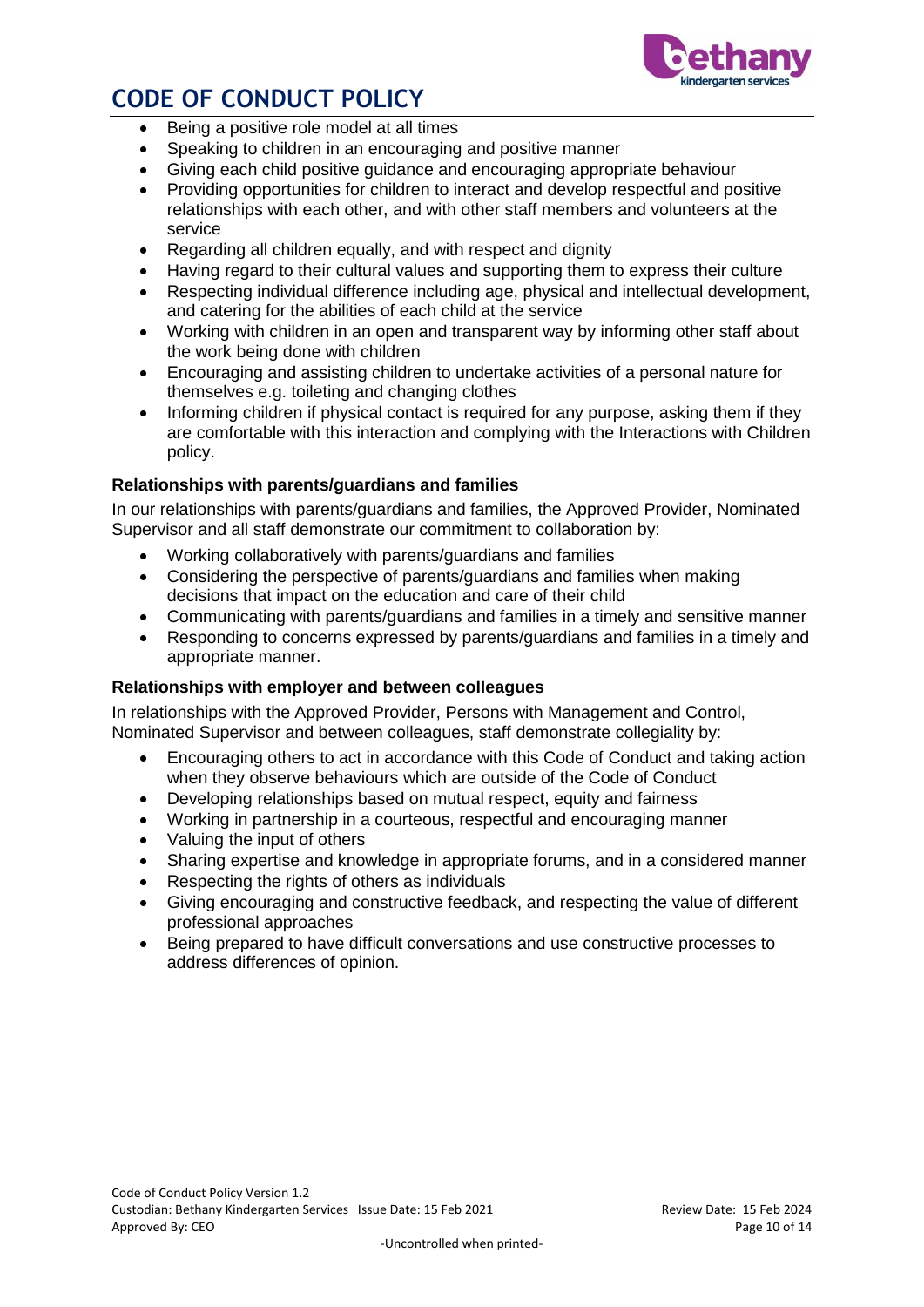

### **ATTACHMENT 2 Code of Conduct Policy Acknowledgement for staff**

I hereby acknowledge that on …….., I received a copy of the *Code of Conduct Policy* for Bethany Kindergarten Services.

I have read the policy and I understand its contents.

I commit to abiding by the Code of Conduct and fulfilling my responsibilities as outlined in this policy whilst working at Bethany Kindergarten Services.

I understand that the Approved Provider will address any breach of this policy, and that any *serious* breach could lead to disciplinary or legal action.

| Signature         | Name (please print) | Date |
|-------------------|---------------------|------|
|                   |                     |      |
| Witness signature | Name (please print) | Date |

Thank you for your contribution to making Bethany Kindergarten Services an open, safe, welcoming and friendly environment.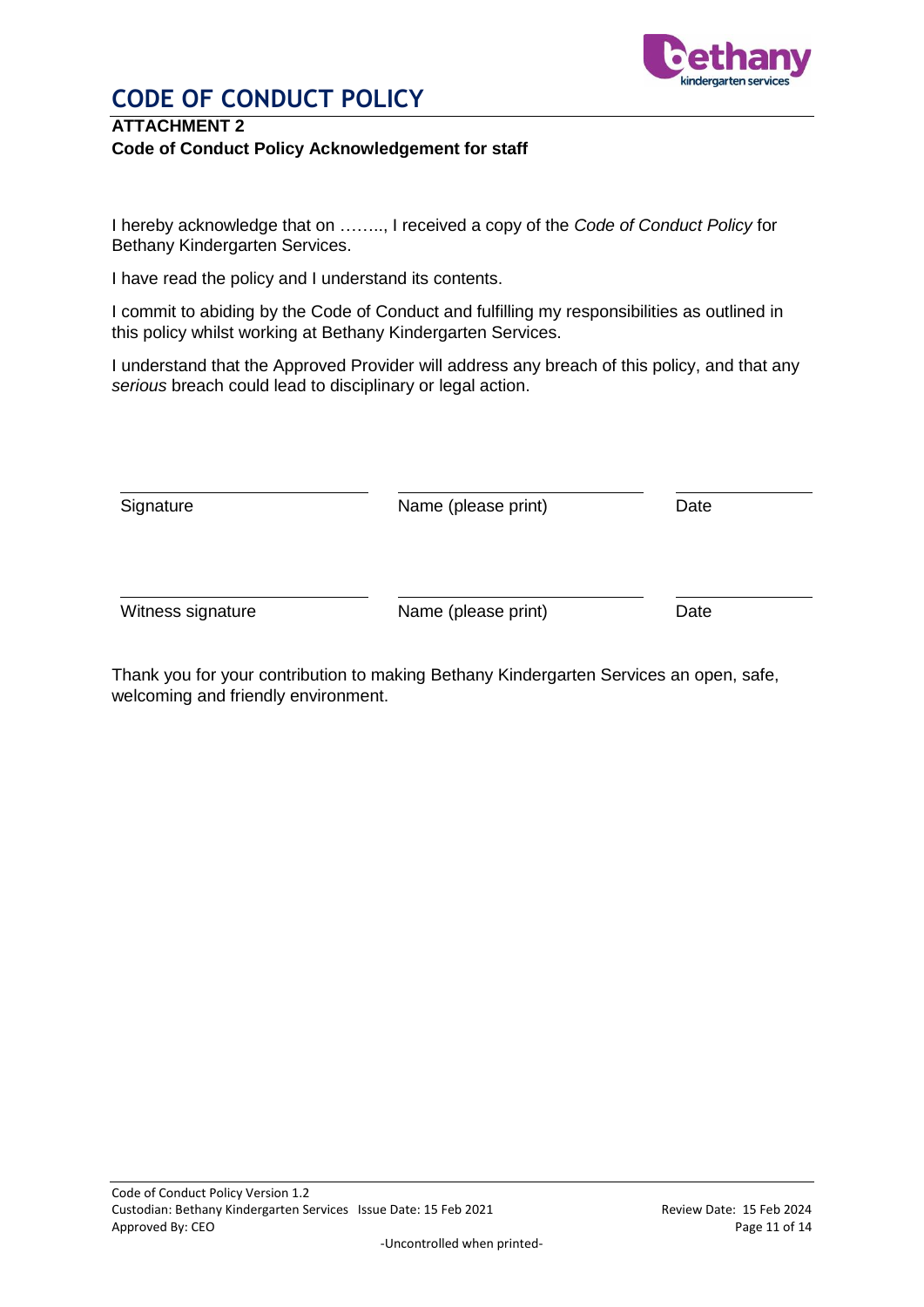

### **ATTACHMENT 3**

### **Code of conduct for parents/guardians, students, volunteers, contractors and visitors**

I commit to contributing to creating an environment at Bethany Kindergarten Services that:

- Respects the rights of the child and values diversity
- Acknowledges the vulnerability of Aboriginal children, children from a culturally and linguistically diverse background and children with a disability and has zero tolerance of discrimination
- Maintains a duty of care towards all children at the service
- Is committed to the safety and wellbeing of each child at the service
- Is committed to the safety and wellbeing of all staff at the service
- Provides a safe and secure environment for all at the service
- Provides an open, welcoming environment in which everyone's contribution is valued and respected
- Is committed to communicating openly and honestly
- Is committed to continually learning how to be inclusive and respectful of cultural needs
- Encourages parents/guardians, volunteers, students and community members to support and participate in the program and activities of the service.

### **Relationships with children**

In our relationships with children, I commit to:

- Being a positive role model at all times
- Encouraging children to express themselves and their opinions
- Allowing children to undertake experiences that develop self-reliance and selfesteem
- Maintaining a safe environment for children
- Speaking to children in an encouraging and positive manner
- Giving each child positive guidance and encouraging appropriate behaviour
- Regarding all children equally, and with respect and dignity
- Having regard to each child's cultural values
- Respecting individual difference including age, physical and intellectual development, and catering for the abilities of each child at the service.

### **Relationships with the Approved Provider, Persons with Management and Control, Nominated Supervisor, staff and others**

In my relationships with the Approved Provider, Nominated Supervisor, staff, other parents/guardians, volunteers and visitors I commit to:

- Reading and abiding by the *Code of Conduct Policy*
- Developing relationships based on mutual respect
- Working in partnership in a courteous, respectful and encouraging manner
- Valuing the input of others
- Sharing our expertise and knowledge in a considered manner
- Respecting the rights of others as individuals
- Giving encouraging and constructive feedback, and respecting the value of different professional approaches
- Respecting the privacy of children and their families and only disclosing information to people who have a need to know as required under the Privacy and Confidentiality policy
- Following the directions of staff at all times
- Treating the kindergarten environment with respect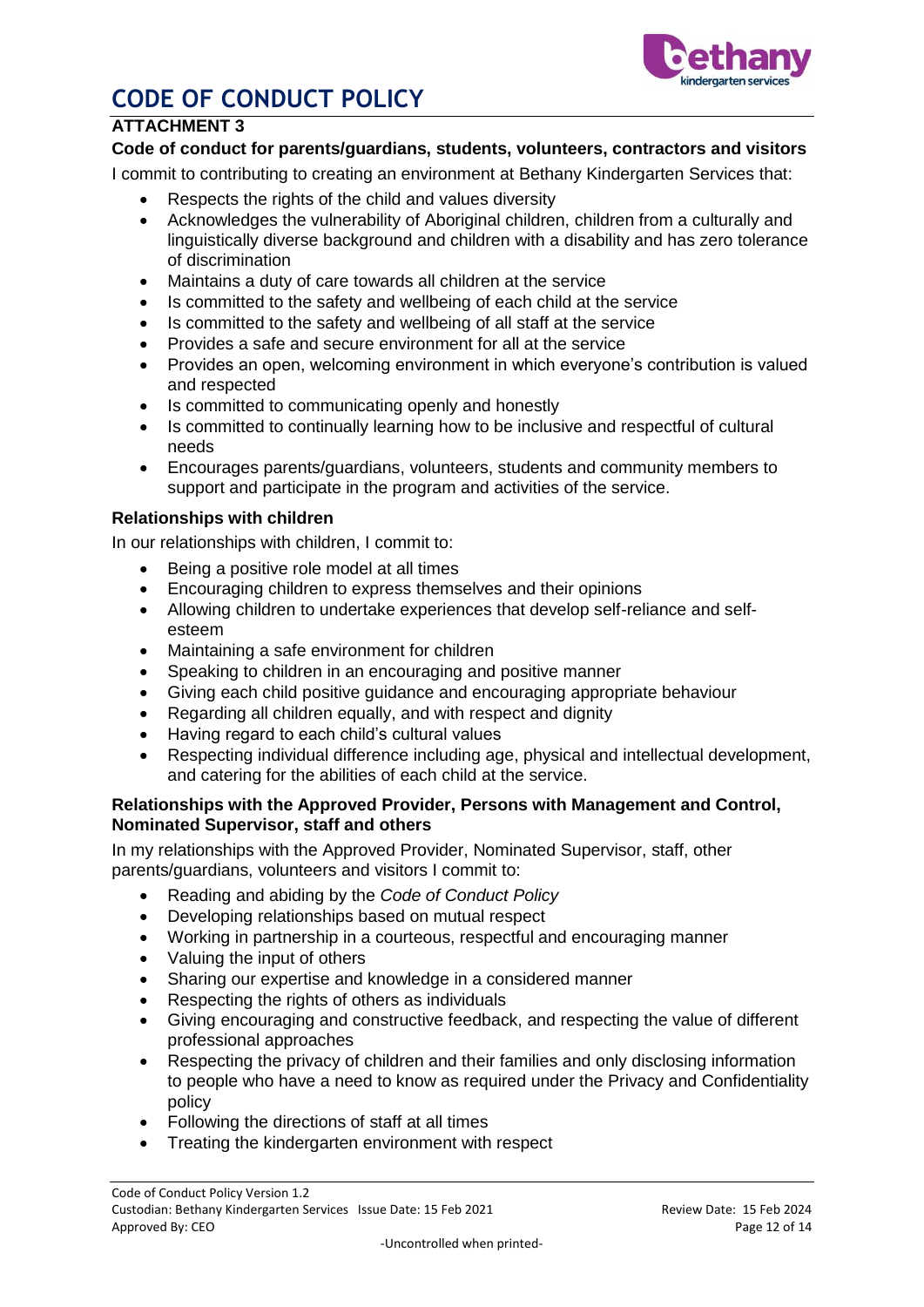

- Raising any concerns, including concerns about safety, as soon as possible with staff to ensure that they can be resolved efficiently
- Raising any complaints or grievances in accordance with the *Complaints and Grievances Policy.*